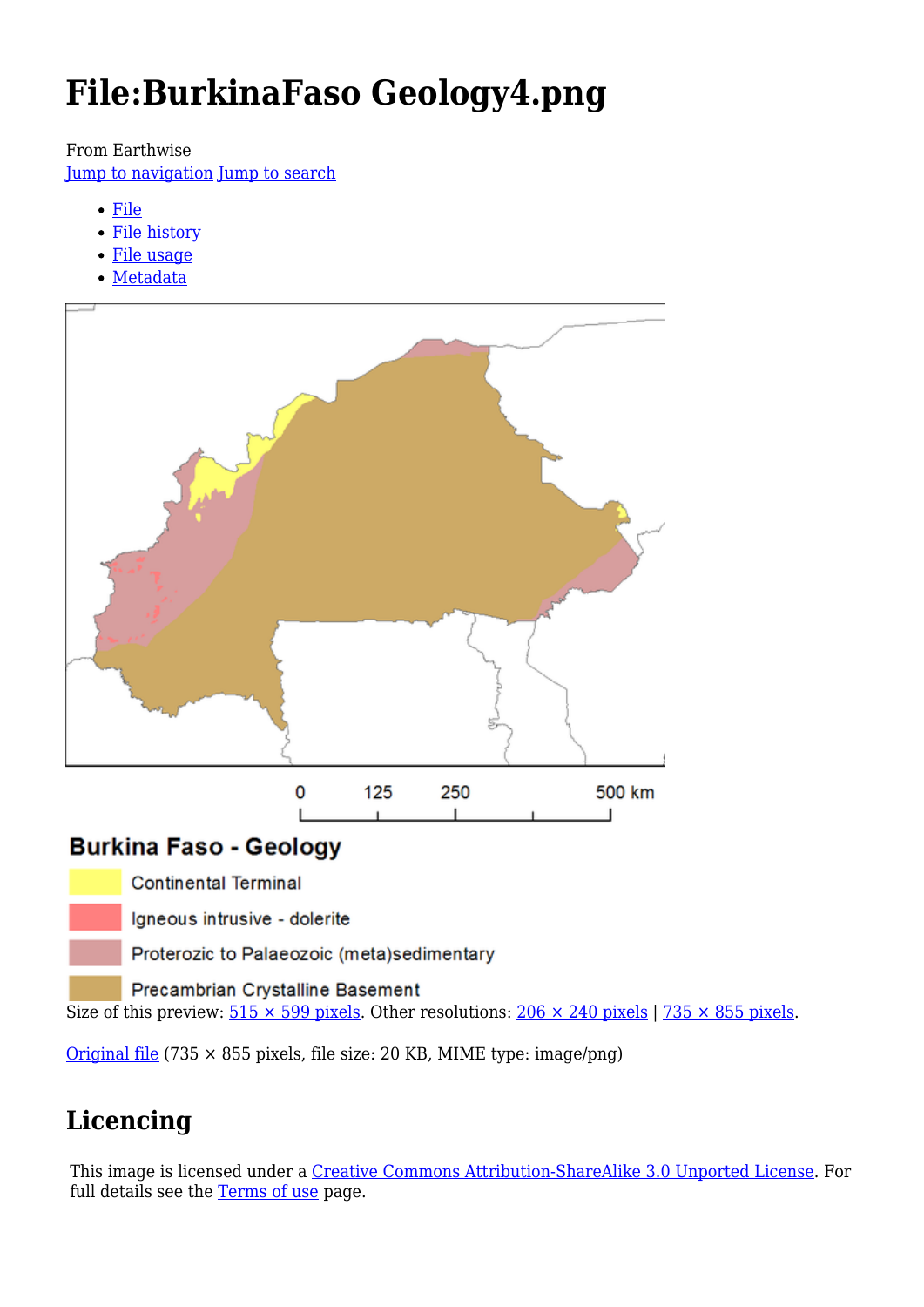## **File history**

Click on a date/time to view the file as it appeared at that time.



You cannot overwrite this file.

### **File usage**

The following page links to this file:

• [Hydrogeology of Burkina Faso](http://earthwise.bgs.ac.uk/index.php/Hydrogeology_of_Burkina_Faso)

### **Metadata**

This file contains additional information, probably added from the digital camera or scanner used to create or digitise it.

If the file has been modified from its original state, some details may not fully reflect the modified file.

**Horizontal resolution** 51.18 dpc **Vertical resolution** 51.18 dpc Retrieved from '[http://earthwise.bgs.ac.uk/index.php?title=File:BurkinaFaso\\_Geology4.png&oldid=42408](http://earthwise.bgs.ac.uk/index.php?title=File:BurkinaFaso_Geology4.png&oldid=42408)' [Category](http://earthwise.bgs.ac.uk/index.php/Special:Categories):

• [License tags](http://earthwise.bgs.ac.uk/index.php/Category:License_tags)

## **Navigation menu**

#### **Personal tools**

- Not logged in
- [Talk](http://earthwise.bgs.ac.uk/index.php/Special:MyTalk)
- [Contributions](http://earthwise.bgs.ac.uk/index.php/Special:MyContributions)
- [Log in](http://earthwise.bgs.ac.uk/index.php?title=Special:UserLogin&returnto=File%3ABurkinaFaso+Geology4.png&returntoquery=action%3Dmpdf)
- [Request account](http://earthwise.bgs.ac.uk/index.php/Special:RequestAccount)